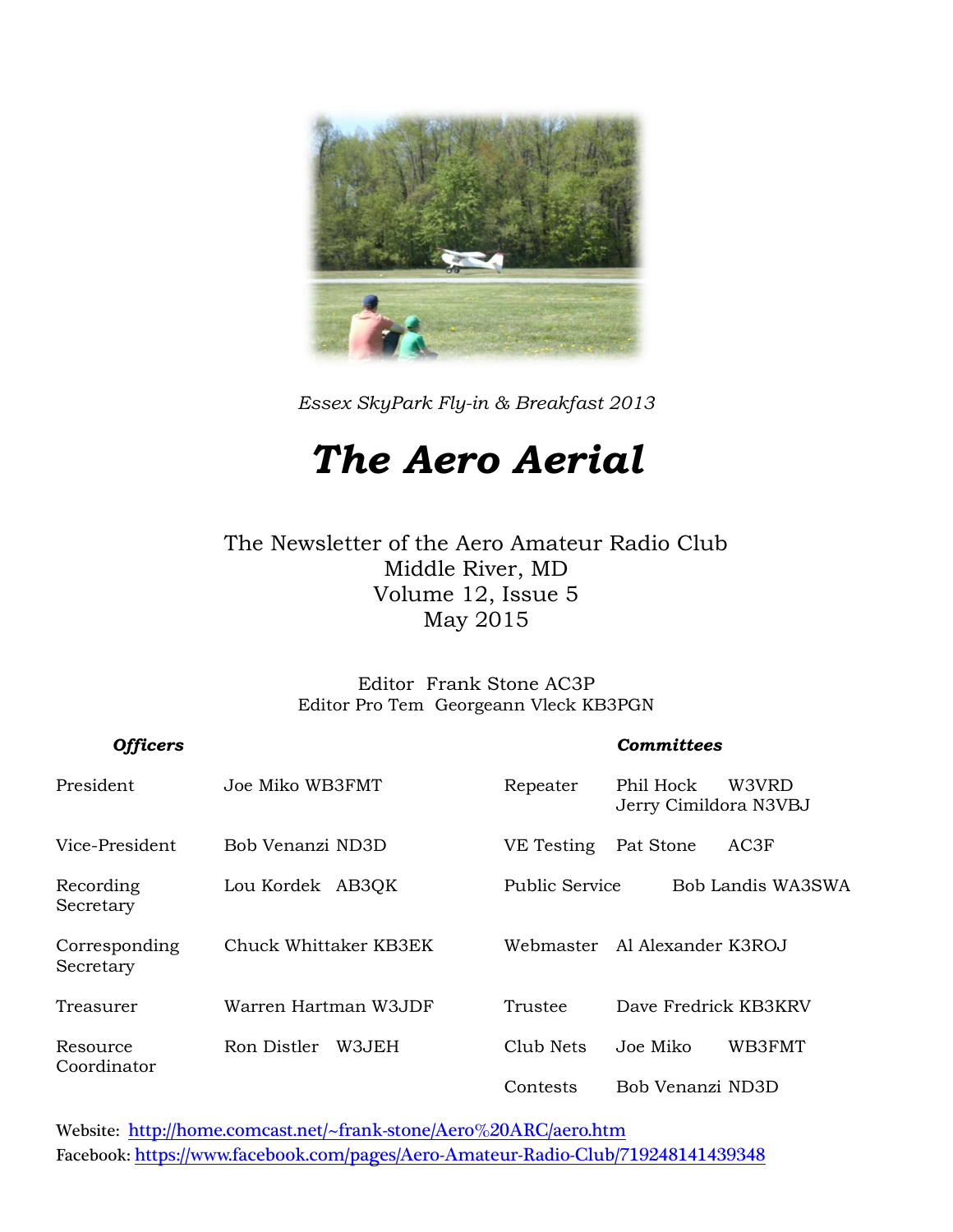# **About the Aero Amateur Radio Club**

#### **Meetings**

The Aero Amateur Radio Club meets on the first and third Wednesdays of the month at Essex SkyPark, Diffendall Road, Essex. Meetings begin at 7:30 p.m. local time. Meetings are canceled if Baltimore County Public Schools are closed or dismiss early.

#### Repeaters

W3PGA 2 M : INPUT : 147.84 MHz, OUTPUT : 147.24 MHz W3PGA 70 Cm: INPUT : 444.575 MHz, OUTPUT : 449.575 MHz W3JEH 1.25 M: INPUT : 222.24 MHz, OUTPUT : 223.84 MHz

#### Club Nets

Second Wednesday Net – 10 Meters (28.445 MHz) @ 8 p.m. Local Time Fourth Wednesday Net – 2 Meters (147.24 MHz Repeater) @ 8 p.m. Local Time Fifth Wednesday Net – 70 Centimeters (449.575 MHz Repeater) @ 8 p.m. Local Time

#### Radio License Exams

The Aero Amateur Radio Club sponsors Amateur Radio License Exams with the ARRL VEC. Examination sessions are throughout the year. Walk-ins are welcome.

#### 2015 Examination Schedule

Where: White Marsh Branch Baltimore County Public Library 8133 Sandpiper Circle, White Marsh, Md. 21236 Time: 1 p.m. Dates: May 23, August 22, October 24 Contact: Patricia Stone AC3F, email: [ac3f@juno.com,](mailto:ac3f@juno.com) landline: 410-687-7209

#### LOCAL AREA NETS

| Day                    | Time          | Freq. (MHz) | <b>Net Name</b>                   |
|------------------------|---------------|-------------|-----------------------------------|
| Daily                  | $9 - 10$ am   | 145.330     | <b>Oriole Net</b>                 |
| Daily                  | 6 pm          | 3.820       | Maryland Emergency Phone Net      |
| Daily                  | $6:30 - 7$ pm | 146.670     | <b>Baltimore Traffic Net</b>      |
| Daily                  | 7 pm & 10 pm  | 3.643       | <b>MD/DC/DE Traffic Net</b>       |
| $2nd$ Tue              | $7:30$ pm     | 146.670     | <b>Baltimore County RACES Net</b> |
| $2nd$ Wed              | 8 pm          | 28.445      | <b>Aero ARC Net</b>               |
| $4th$ Wed              | 8 pm          | 147.240     | <b>Aero ARC Net</b>               |
| $5th$ Wed              | 8 pm          | 449.575     | <b>Aero ARC Net</b>               |
| When activated by NOAA |               | 147.030     | SkyWarn (primary)                 |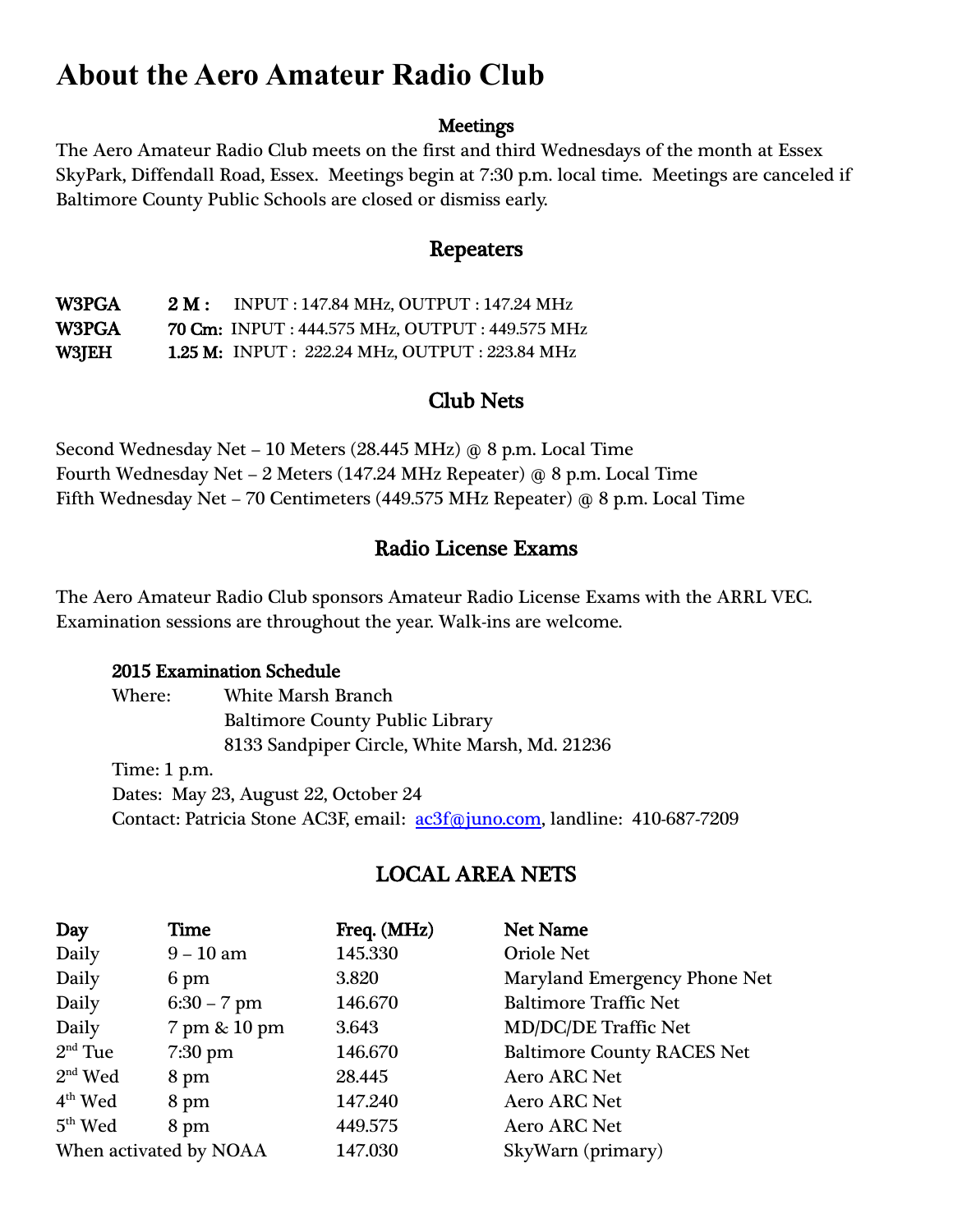

# **Election Day**

Elections for Club Officers will be held on Wednesday, May 20th, at the regular 7:30 pm meeting. Be there or prepare to get on the train.

#### NET REPORTS

#### **4-8-2015: 28.445 MHz, 20:00 - 20:20 local.**

AC3P (NCS) Frank Middle River, W3JEH Ron Perry Hall, W3VRD Phil Essex, KC3AID Marty Rosedale

#### **4-22-15: 147.24 MHZ, 20:00 to 20:28 local.**

W3PGA NCS Joe Essex, W3JEH Ron Perry Hall, KC3AID Marty Rosedale, AC3P Frank Middle River, KB3PGN Georgeann Essex, KA3SNY Dave Essex

The repeater was repaired on Monday 4/20/15; all seems well. The 440 machine is at Phil's house undergoing repairs. News – Ron got the repair parts to fix the Gamma Match on the 20 meter beam. He will work on it in the next few days.

### **STATION ACTIVITIES**

*By Frank Stone, AC3P*

**WB3FMT, KB3PGN, KC3ANJ, AC3F** and **AC3P** attended the SKYWARN Basic I, class in Howard County. **N3VBJ** and **W3VRD** have the 2 meter repeater back on the air. **W3JEH** is repairing the 20 meter beam. Welcome back, Margaret **NOCALL/2**.

Thanks to **WB3FMT** for an excellent EME presentation at the April 15 meeting.

#### **SKYWARN CLASS**

Thursday, 5/28/2015 - 6:30 - 9:30 pm, FLOOD - (BASIC 1 Required) Prince George's Laurel City OEM, Laurel City Hall, 8103 Sandy Spring Rd, Laurel, MD 20784. POC: Paul Bowling To register:<http://skywarn-flood-0515.eventbrite.com/?aff=NWSLWX> For more classes, check weather.gov/lwx/skywarn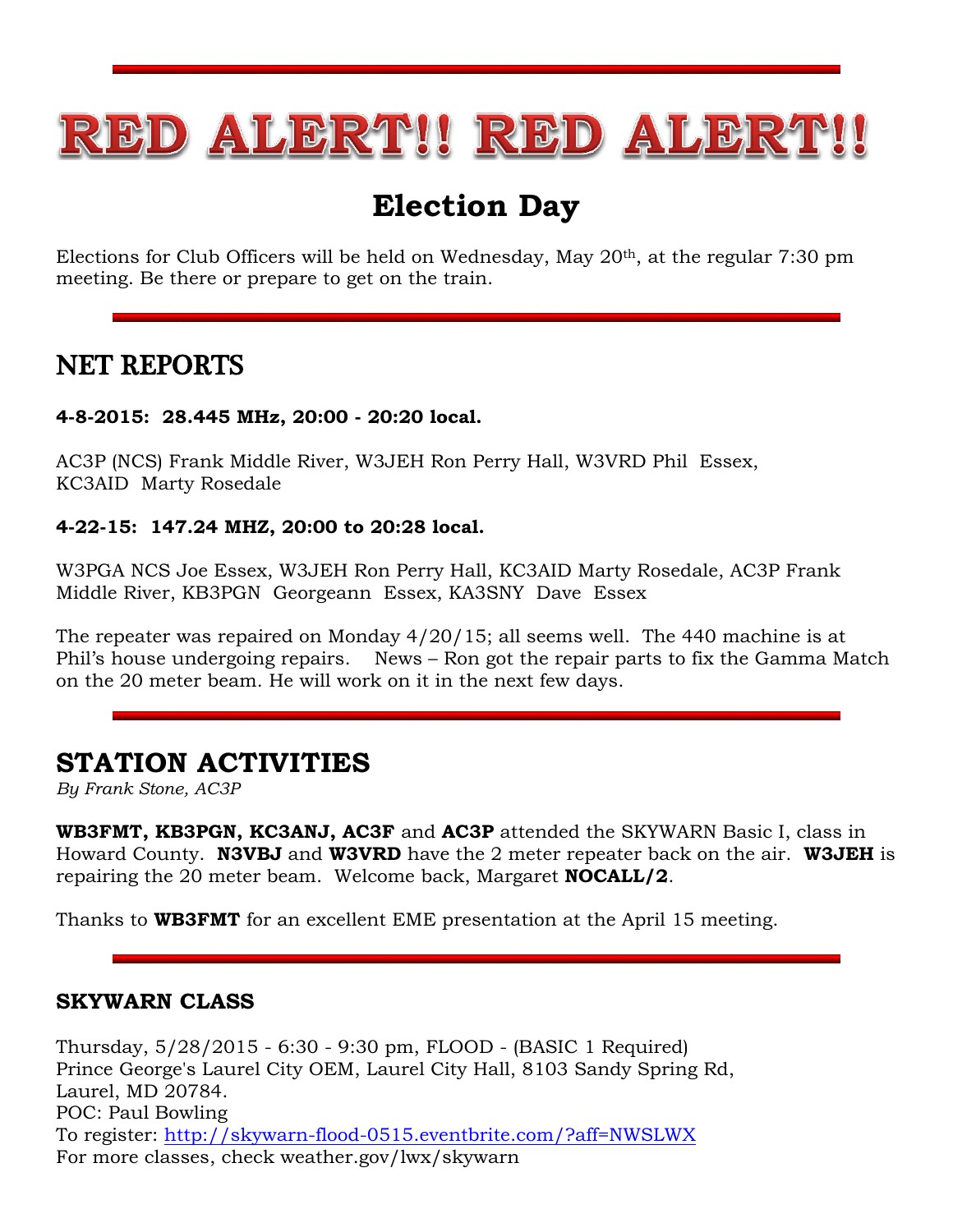# **Upcoming Second Wednesday Presentations**

These presentations will be given at the Essex SkyPark FBO building following a short business meeting.

| Date | Topic                                     | Presenter          |
|------|-------------------------------------------|--------------------|
| 5/20 | <b>Field Day Best Operating Practices</b> | Bob Venanzi        |
| 6/17 | ISS Sighting and Contacting               | <b>Frank Stone</b> |
| 7/15 | Contest Logging w/N1MM                    | Bob Venanzi        |
| 8/19 | FM digital & D Star                       | Jerry Cimildora    |
|      |                                           |                    |

Presenters who wish to submit a description of their talk may email it to Georgeann at [KB3PGN@reagan.com](mailto:KB3PGN@reagan.com) for inclusion in the Aerial.



VE CORNER

by Pat Stone, AC3F

#### **Aero ARC VE 2015 Test Schedule**

Where: White Marsh Library, 8133 Sandpiper Circle, White Marsh Md. 21236

Time: 1 P.M.

Dates: May 23, August 22, October 24

Contact: Patricia Stone, AC3F, phone: 410-687-7209, email: [ac3f@juno.com](mailto:ac3f@juno.com)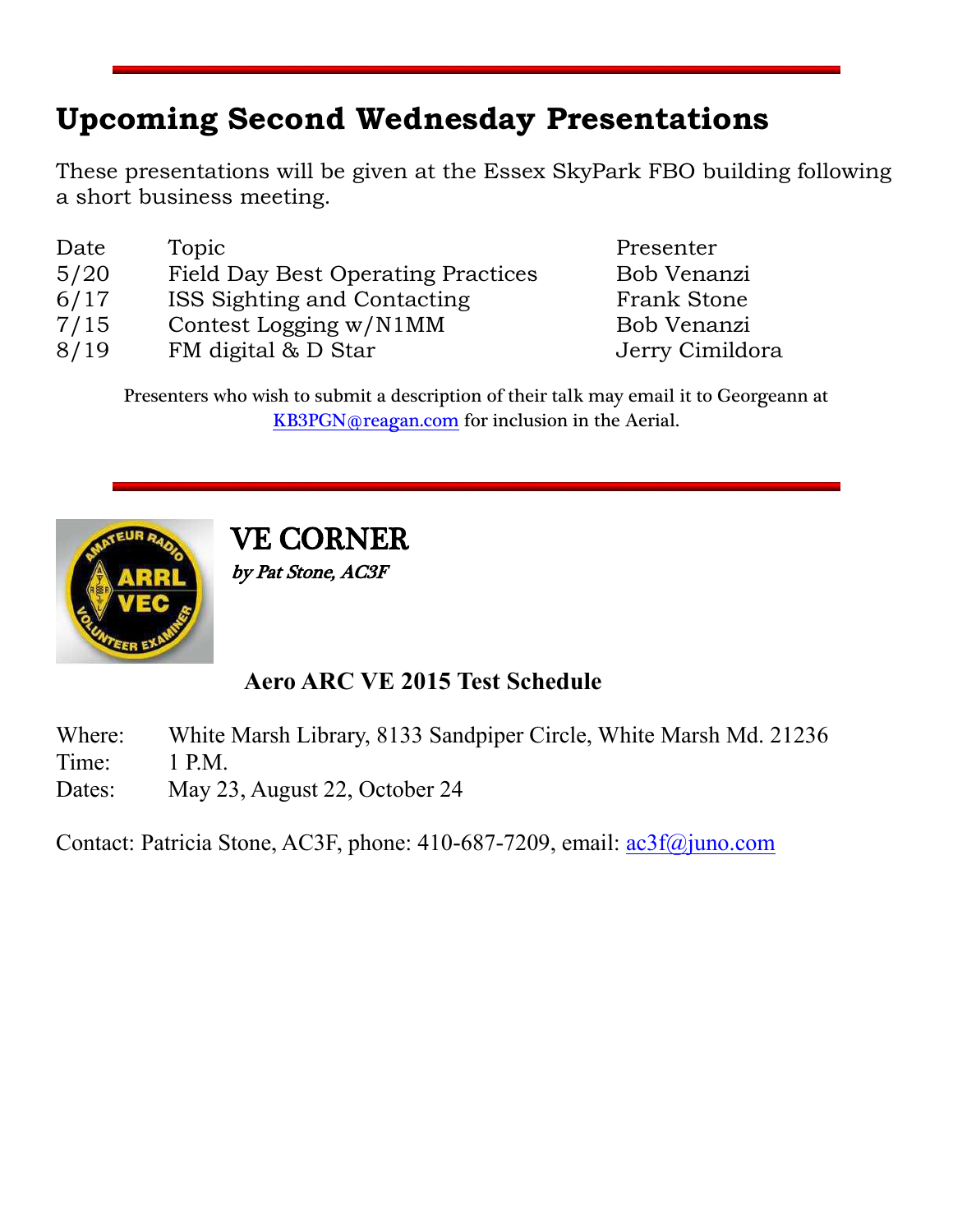# UPCOMING HAMFESTS and EVENTS

#### **Saturday, May 2, 2015: Hagerstown Hamfest**

Washington County Ag Center, Hagerstown Md. 7313 Sharpsburg Pike (Route 65 South), Boonsboro, MD 21713 website[:http://w3cwc.org/Menu/Hagerstown-Hamfest](http://w3cwc.org/Menu/Hagerstown-Hamfest) Sponsored by Antietam Radio Association Ticket Donation is \$7.00, Tailgating is \$7.00, Indoor vendor is \$15.00 Talk-In: 147.090 (PL 100) + Repeater & 146.94 – backup Contact: Brian Umbrell, W3PDW, 235 East King St, Chambersburg, PA 17201 Phone: 717-264-6403, E-mail: [<w3pdw@earthlink.net>](mailto:w3pdw@earthlink.net) Featured speaker: Steve Struharik, WA8EIH, topic: "Wire Antennas". Basic concepts, practical examples of antennas that are inexpensive and easy to build, and ideas on how to enhance station performance. Following the speaker: "Left-Over" Auction. Includes items from tailgaters and from the ARA Club sale table. Vendor: Eagle One. Antennas, coax, connectors etc. Meet current Section Manager Jim Cross WI3N, new Section Manager elect Marty Pittinger, KB3MXM and Atlantic Division Director Tom Abernathy, W3TOM.

#### **Saturday, May 2, 2015, 8:30 –11:30 am, Essex Skypark Fly-In Drive-In**

Menu: Pancakes – Sausage – Danish – Coffee – Juice – Tea – Cost: Donation

#### **Sunday, June 7, 2015: Breeze Shooters Hamfest and Computer Show**

Butler Farm Showgrounds, 627 Evans City Rd., Butler, PA 16001 Website: [<www.breezeshooters.net>](http://www.breezeshooters.net/) Sponsor: Breeze Shooters ARC Talk-In: 147.300+ Contact: Robert Benna, N3LWP, 1010 Willow Dr., Pittsburgh, PA 15237 Phone: 412-366-0488, E-mail: [<N3LWP@verizon.net>](mailto:N3LWP@verizon.net)

#### **Sunday, June 14, 2015: Manassas Hamfest & Maker Technology Show**

Prince William County Fairgrounds, 10624 Dumfries Rd., Manassas, VA 20108 Website: <manassashamfest.org> Sponsor: Ole Virginia Hams Amateur Radio Club. Talk-In: 146.97 Contact: Terry Erlacher, KC4DV, PO Box 1255, Manassas, VA 20110 Phone: 571-292-1490, E-mail: [<chairman@manassashamfest.org>](mailto:%3cchairman@manassashamfest.org%3e)

#### **Sunday, June 21, 2015: BARC Hamfest, Arcadia VFC, Upperco, MD.**

Baltimore Amateur Radio Club Father's Day Hamfest will be held on Sunday, June 21st 2015 at the Arcadia Volunteer Fire Company Grounds. The address is 16020 Carnival Ave, Upperco, MD 21155. It is just a few miles north on Route 30 from the top of I-795. The show will be from 8 am until 12 noon and it will be a TAILGATE hamfest. The prices will be \$5 admission and \$10 per tailgate spot.

#### **Saturday, September 19, 2015, 9:00 am – 4:00 pm, Essex SkyPark, Annual Wings & Wheels Fly-in**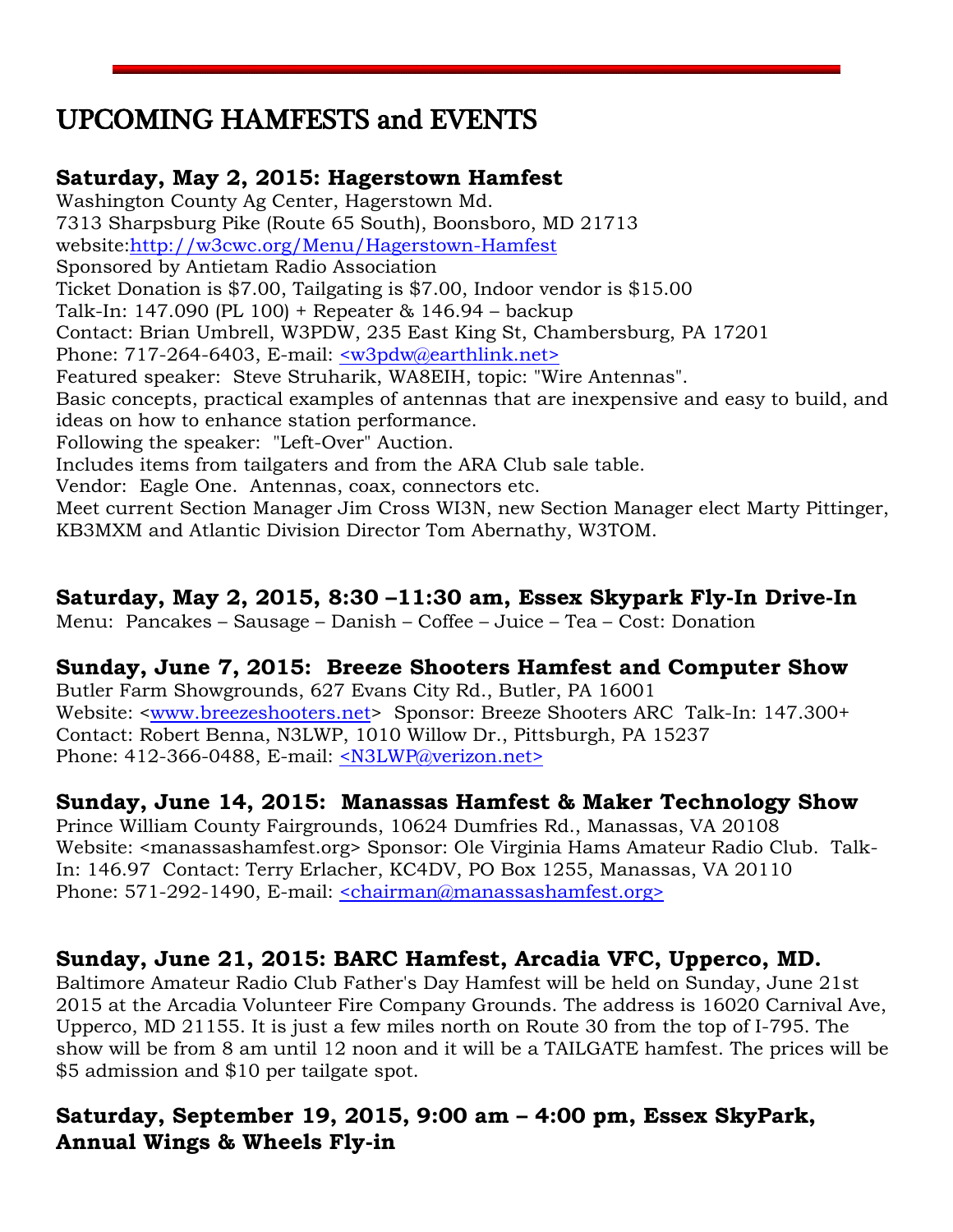#### **This Is W3PGA Calling, The Aero Amateur Radio Club Net…**

*By Joe Miko, W3FMT*

What is this? This is a call to a radio net, an informal gathering of Aero club members and other interested hams. The purpose of this net is to have a club radio function where members who can't make it to a meeting can keep in touch with club activities. The Aero Amateur Radio Club (Aero ARC) has a number of radio nets per months and also on special occasions ad hoc.

**Types of radio nets:** There are several – Traffic Nets, Club Nets, DX Nets, Weather Nets, Public Service Nets, to name a few.

**Traffic Nets** operate primarily to relay written messages. These messages can be for local, national, or international delivery. As part of the American Radio Relay League's (ARRL) National Traffic System (NTS) amateur radio operators pass both routine and emergency messages on behalf of others as part of its public-service mission. Messages are sent via the NTS and resemble the old style Western Union telegram and are usually 25 words or less. These messages are transmitted from the point of origin to its final destination via receiving traffic nets along its intended route. At the final destination the message is relayed to the recipient by radio, hand carried, or telephoned. Locally we have the Baltimore Traffic Net, which interjects messages into the NTS. The BTN meets nightly on the Baltimore Amateur Radio Club's (BARC) 146.670 W3FT/R repeater at 18:30 local. The BTN was established in 1995.

|                                                                                                                                                                                                                                                                                                                                                                                                                                                                                                                                              | THE AMERICAN RADIO RELAY LEAGUE | <b>RADIOGRAM</b> |                         |                                               |                                                                  |                                                                                                                                                                                                                                                                                         |
|----------------------------------------------------------------------------------------------------------------------------------------------------------------------------------------------------------------------------------------------------------------------------------------------------------------------------------------------------------------------------------------------------------------------------------------------------------------------------------------------------------------------------------------------|---------------------------------|------------------|-------------------------|-----------------------------------------------|------------------------------------------------------------------|-----------------------------------------------------------------------------------------------------------------------------------------------------------------------------------------------------------------------------------------------------------------------------------------|
| --<br>TO                                                                                                                                                                                                                                                                                                                                                                                                                                                                                                                                     | <b>Rockers of Street</b><br>٠   | <b>STATE</b>     | <b>TIA AMATEUN BASE</b> | <b>Suite of Contract</b><br><b>STATISTICS</b> | THIS RAZIO AM SEALER WAS MECHANICALLY                            | <b>San Angeler</b>                                                                                                                                                                                                                                                                      |
| <b>And Southern</b>                                                                                                                                                                                                                                                                                                                                                                                                                                                                                                                          |                                 |                  |                         |                                               |                                                                  |                                                                                                                                                                                                                                                                                         |
|                                                                                                                                                                                                                                                                                                                                                                                                                                                                                                                                              |                                 |                  |                         |                                               |                                                                  |                                                                                                                                                                                                                                                                                         |
| -                                                                                                                                                                                                                                                                                                                                                                                                                                                                                                                                            |                                 |                  |                         |                                               |                                                                  | ÷                                                                                                                                                                                                                                                                                       |
| ntinti                                                                                                                                                                                                                                                                                                                                                                                                                                                                                                                                       |                                 |                  | DEMT                    |                                               | -                                                                |                                                                                                                                                                                                                                                                                         |
| <b>Additional and Continued Associated States and Continued Associated Associates and Associates Associates</b><br>presented makes excess in himself or his and of most makes an easier<br>without all colors to data a six has a procedure of changing attended<br>restation can be discovered at a least dealership is serious between<br>an a present with the state interesting for access to set install<br>permanental las agentes maneirado de refolueiro recen altres sondo<br>most time are some integral personality college and a |                                 |                  |                         |                                               | fied committee which we've the box and the box mediting partner. | stations of antiquity plans have the true to the manufacture and game.<br>the cost of 23 Executive Companies of Europe Manufacturers<br>tering carried capacity and many from the dead shall that can be cap interesting<br>or entirely called changing part patiented without boundary |

**Club Nets** such as the Aero ARC Nets are organized to promote communications between club members and other interested hams on a regular basis. The Aero ARC has a number of nets throughout the month. All regularly scheduled nets are held on the non-meeting Wednesdays at 20:00 local. The club normally has 2 to 3 nets per month. The 2nd Wednesday is a 10 meter net held on 28.445 MHz. The 4th Wednesday is a 2 meter net on the clubs 147.24 repeater. When there is a  $5<sup>th</sup>$  Wednesday there is a 70 cm net on the 449.575 repeater. The 10 meter net is operated from one of the club members QTH; the repeaters are located at Kenwood High School in Essex, Md. On special occasions we will have special nets on 6 meters or 220 Mhz celebrating a Blue Moon, Snow Net, or other occasions as they pop up.

**DX Nets** are organized to help amateur radio operators make contact with stations in distant locations or regions where amateur radio operators are scarce. By checking into a DX net, a ham is placed in a waiting queue, and waits his turn to talk to a distance station.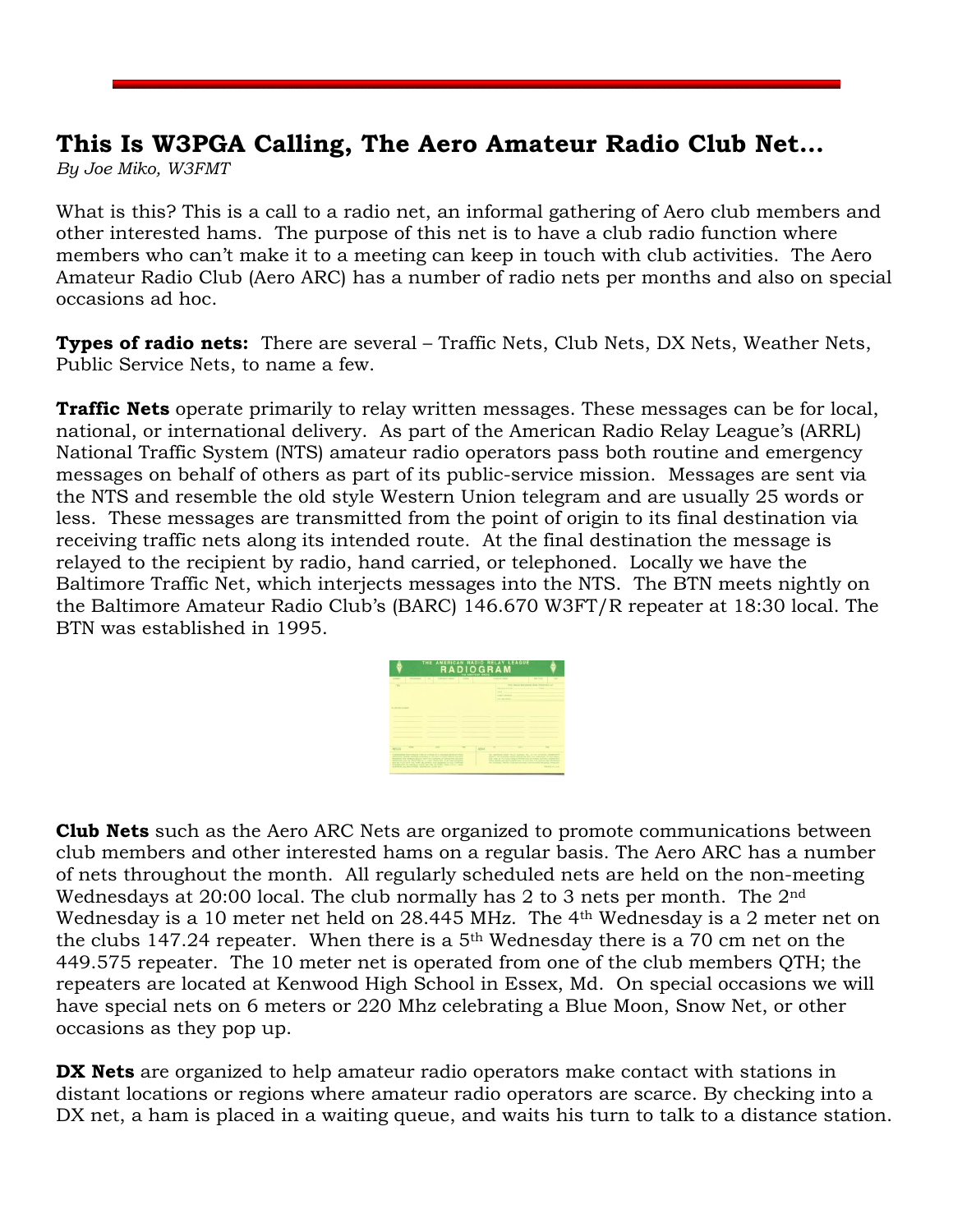**Weather Nets** are normally local nets initiated by the National Weather Service (NWS) to get real time, on-the-ground condition reports; these are sometimes necessary because of rapidly changing weather conditions.

**SKYWARN** is a National Weather Service program whose primary purpose is to solicit Storm Spotter reports from NWS-trained participants. Over 80% of Storm Spotters are ham radio operators. The primary goal is to provide ground-truth reporting to supplement NWS radar and other sensors, better enabling forecasters to issue more timely and accurate warnings to the public. The secondary role, though just as important if not more so in many cases, is to report storm damage to both NWS and public service officials**.**



In our area, the NWS utilizes the NOAA transmitter in Pikeville, MD on a frequency of 162.400 (KEC83) (and other means) to alert Skywarn Storm Spotters of impending conditions. Storm Spotters would be advised to check into local Skywarn nets. The Skywarn net for the Baltimore Metro Area uses the 147.030 repeater. Normally only NWS spotters respond to this net activation.

**Public Service Nets** include the Radio Amateur Civil Emergency Service (RACES), the Amateur Radio Emergency Services (ARES), and Special Event Nets. This used to be called EmComm and was changed in 2014 because of confusions in terminologies and concepts. See the article in QST magazine June 2014 pg 75*. [There are two opinions about this. See CQ editorial "Miscommunication Emergency" by Rich Moseson, W2VU, CQ, July 2014, p. 8-9, and article "It's All Emergency Communications When You Think about It" by Richard Fisher, KI6SN, CQ, July 2014, p. 64-66. Also, ARRL itself seems to have backtracked a little. See QST, October 2014, p. 73-75, "ARRL Board of Directors Meets in Hartford, Following Convention", subhead "Emergency Communications Role Reaffirmed." – The Editor.]*



**The Radio Amateur Civil Emergency Service** (RACES) is a federal program designed to allow state and local emergency management officials to take control of amateur (ham) radio frequencies using trained ham radio operators during extreme instances of emergency or disaster that might require government control of these vital communications resources.



**The Amateur Radio Emergency Service** (ARES) is an Amateur Radio Relay League nationally sponsored program where ham radio operators work together at the local level to provide emergency communication services to government and public service agencies.

**Emergency service** is one of the basics of the Amateur Radio Service and there is sometimes come some confusion about ARES, the ARRL arm of emergency services and RACES, the government arm of amateur emergency services.

ARES is activated before, during and after an emergency. Generally, ARES handles all emergency messages, including those between government emergency management officials. RACES, on the other hand, almost never starts before an emergency and is active only during the emergency and during the immediate aftermath, if government emergency management offices need communications support. RACES is normally shut down shortly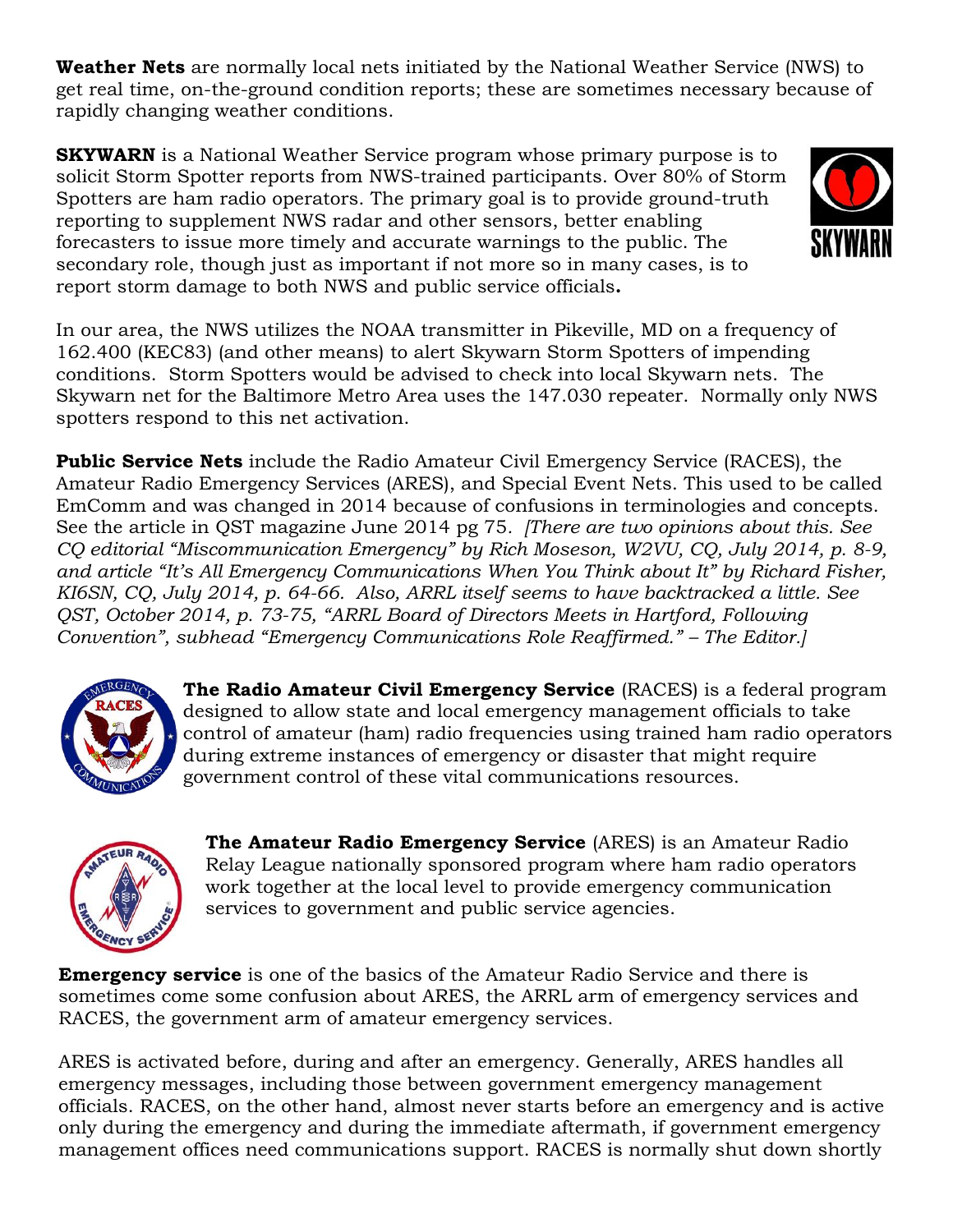after the emergency has cleared.

**Special Event Nets** are usually local in nature, sponsored or supported by local amateur radio clubs. They can be a local bike marathon, parade, car rally, or something large like the Boston Marathon. In these cases local radio clubs coordinate and assist local governments in providing real time status and, if needed, emergency communications to a central command location.

**How nets work.** A net is controlled by an amateur radio operator working as the **Net Control Station** (NCS). The NCS is responsible for keeping order on and in the net operations. He or she is the net "traffic cop". Some of the responsibilities are to log and keep track of stations on the net, record or assist in relaying traffic (messages) on the net, and ensure the safety of net members. The NCS also ensures that net members follow the protocols established for that type of net (if any) and to follow FCC regulations.

**Protocols.** Some nets employ special procedures; some use special formats and information structure. The NTS and BTN nets use ARRL formats. Some nets are restricted, where only certain amateur stations can participate. Such a net is RACES. SKYWARN has a training requirement; it utilizes trained storm spotters. Normally a radio net is a closed activity unless the NCS ask for operators to join the net.

**Subject Matter.** What's fair game, well.... Normally politics, religion, and sex are out, with the exception of a few questions, What's a 3rd party?, Is the Pope Catholic?, And is Pat an OM or YL? Remember keep it civil, watch your language, and remember anything you say, will probably come back…

**How to join a Net or become a NCS.** Just remember the 4 L's – Listen, Listen, Learn, Leap – that's it. Listen to a few nets, see how there run, formal or informal, once you feel comfortable, join a net. After that, when you think you are ready, take a shot at Net Control.

*Joe Miko was NCS for the Baltimore Traffic Net from 2004-2008, and has run the Aero ARC nets since 2005.*

*He worked in Civil Defense with Baltimore County Auxiliary Police from 1968 – 1974, and upon becoming a ham in 1978 joined Baltimore County RACES Communications, where he continued until June 2008, and participated in ARES Communications with Baltimore Metro Area from 2004 to 2005. He has been a Skywarn Spotter since 2006.*

#### **PUBLIC SERVICE – Another Opportunity Lost**

Per Warren, the Martin State Airport Museum has no need for radio communications this year for their Open Cockpit events. They plan on using cell phones. Received from Warren at 17:18 EDT. *Joe Miko*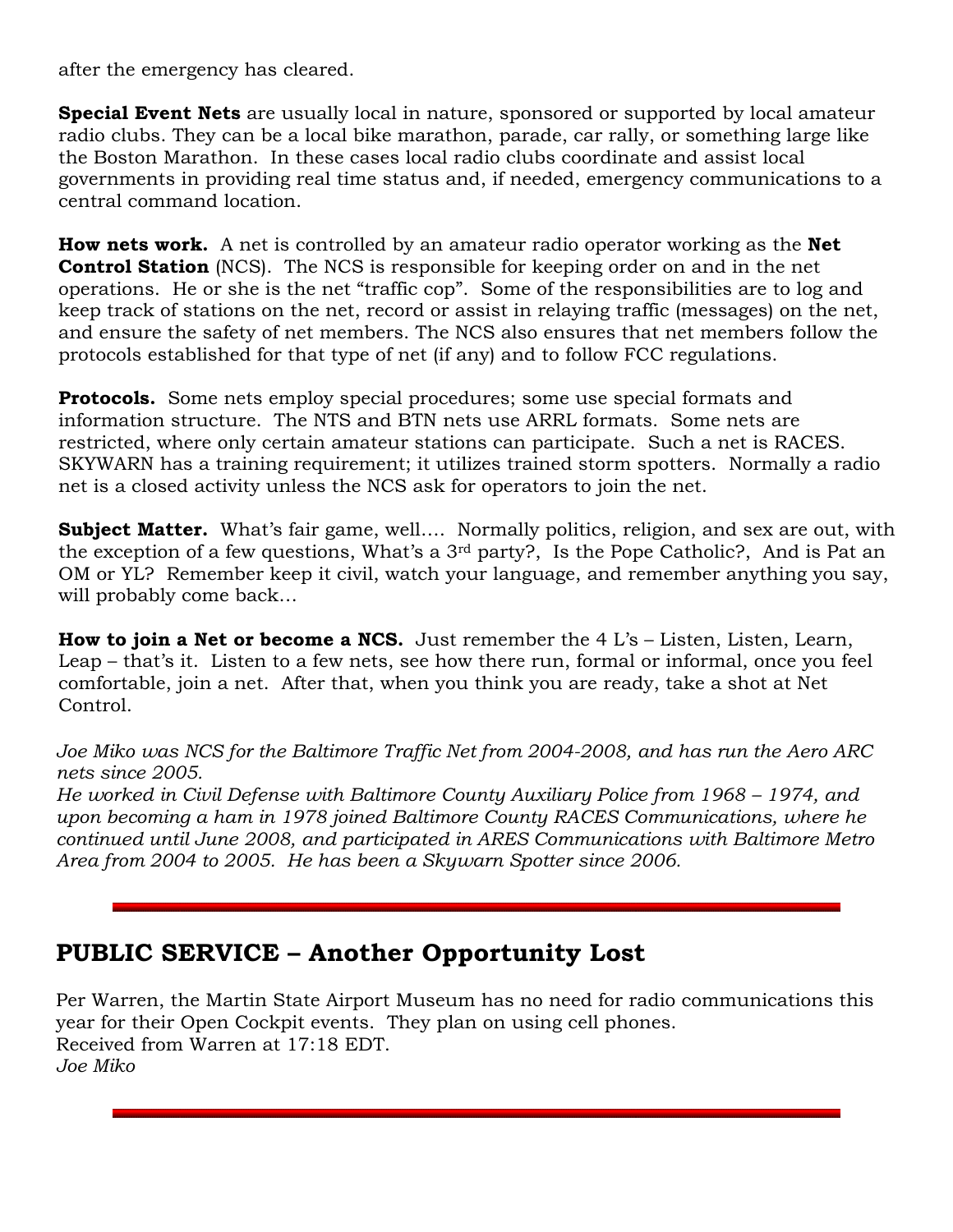# From the Skies over Mt. Essex

*May 3rd - Full Moon* "Hare Moon" for the English Medieval and the "Full Flower Moon " for the Colonial American.

May  $4<sup>th</sup>$  – Eta Aquariid meteor shower-waning Gibbous Moon – (Poor due to moonlight) about 45 per hour.

May 5<sup>th</sup> - Cinco de Mayo, Alan Shepard 1<sup>st</sup> American in Space 1961.

May  $7<sup>th</sup>$  – Mercury at greatest Eastern elongation 21°

*May 11th -* Last Quarter Moon

May  $14<sup>th</sup> - U.S.$  Skylab launched 1973

May  $15^{\text{th}}$  – Uranus 0.2° N of Moon at 12UT, 08EDT

*May 17th –* New Moon

May  $20^{th}$  – Double shadow transit Jupiter 20:06 EDT

May  $22^{nd}$  – Saturn at opposition

*May 25th -* First Quarter Moon

May  $27^{\text{th}}$  -Two shadows on Jupiter 22:02 -00:19 (5/28) EDT

#### **Planet Lookout at mid-Month Sunrise 05:52 EDT and Sunset 20:13 EDT**

**Mercury** Visible at dusk around the  $17<sup>th</sup>$ , magnitude 1.6; 9.9 arc seconds

**Venus** High at Dusk magnitude -4.2 and 19.0 arc seconds.

**Mars** is hidden in the Sun's glare all month.

**Jupiter** High at Dusk, sets in early a.m., magnitude -2.0 size 36.2 arc seconds.

**Saturn** Rises at dusk. Magnitude +0.1 size 18.6 arc seconds.

**Uranus** – Rises about 4:00 EDT, Magnitude 5.9, Size 3.3 arc seconds.

**Neptune** East at Dawn rises at 02:40 EDT. Magnitude +7.9 size 2.4 arc seconds.

#### **Figures in the sky! Can you connect the dots?**

The term constellation can be translated as "set of stars". The term was first used in astrology, of asterisms (pattern of stars), that supposedly exerts influence, on mankind. Try reading your local horoscopes for any given day, check a couple of papers and see how general and non committal it is! But, back to the lines.

The constellations are a group of 88 blocks of stars in the sky. There are currently 88 constellations redefined and recognized by the International Astronomical Union since 1922. Thirtysix are in the Northern and the other 52 are located in the Southern hemisphere.

We rarely if ever see the entire constellation, but only notice the brighter stars. Only then and only as an easy way to notice or remember its asterism. For example Ursa Major the "Great Bear" contains over 70 stars, 6 bright, 14 less bright and 51 dim stars based on Naked Eye Stars by R. H. Lampkin. We at best can pick out a Dipper, and would be hard pressed to find the Bear.

|  | Orion |
|--|-------|
|  |       |

#### Another example is Orion the Hunter. Maybe a Kite!

But H.A. Rey (9/16/1898 – 8/ 26 1977) with an interest in astronomy which began during World War I and led to his desire to redraw constellation diagrams, which he found difficult to remember, so that they were more intuitive. This led to the 1952 publication of *The Stars: A New Way to See Them.* Take a look at Leo the Lion.



Rey's looks more like the King of Beast.